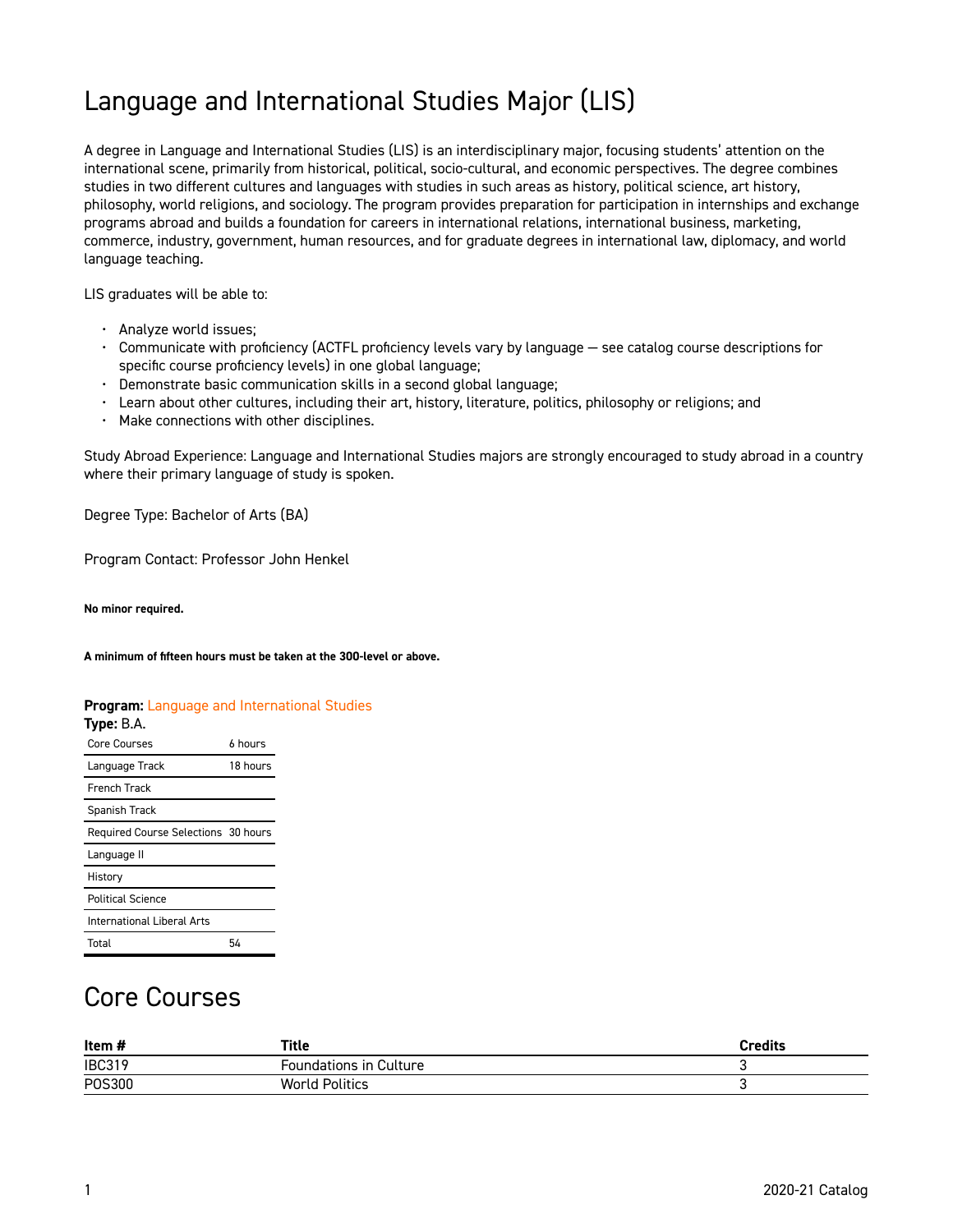# Language Track

Select one of the following language tracks to fulfill core requirements.

Note: Students wishing to use German to satisfy the Language I requirement of the LIS major may be able to do so with courses abroad.

## French Track

Complete the following *plus nine additional hours of French courses.*

| Item #        | Title                                      | <b>Credits</b> |
|---------------|--------------------------------------------|----------------|
| <b>FRE201</b> | Intermediate French                        |                |
| <b>FRE230</b> | Intermediate French II Through Film        |                |
| <b>FRE235</b> | Conversation and Composition: Intermediate |                |

### Spanish Track

Complete the following *plus nine additional hours of Spanish courses.*

| Item #        | Title                               | <b>Credits</b> |
|---------------|-------------------------------------|----------------|
| <b>SPA201</b> | Intermediate Spanish                |                |
| <b>SPA230</b> | Intensive Grammar/Conversation      |                |
| <b>SPA235</b> | Introduction to Hispanic Literature |                |

#### Required Course Selections

#### Language II

Select twelve hours at any level in a second language (French, German, Greek, Japanese, Latin, or Spanish).

#### **History**

*Select two courses from the following:* 

| Item #        | Title                          | <b>Credits</b> |
|---------------|--------------------------------|----------------|
| <b>HIS211</b> | <b>Asian Civilization I</b>    | 3              |
| <b>HIS213</b> | <b>Asian Civilization II</b>   |                |
| <b>HIS321</b> | History of Japan               | 3              |
| <b>HIS323</b> | Renaissance and Reformation    | 3              |
| <b>HIS331</b> | Revolutionary Europe 1789-1871 | 3              |
| <b>HIS333</b> | Europe in Crisis 1871-1949     | 3              |
| <b>HIS335</b> | History of England             | 3              |
| <b>HIS337</b> | Modern England                 | 3              |
| <b>HIS343</b> | Modern Central Europe          | 3              |
| <b>HIS417</b> | History of Modern Russia       | 3              |
| <b>HIS424</b> | History of the Middle East     | 3              |